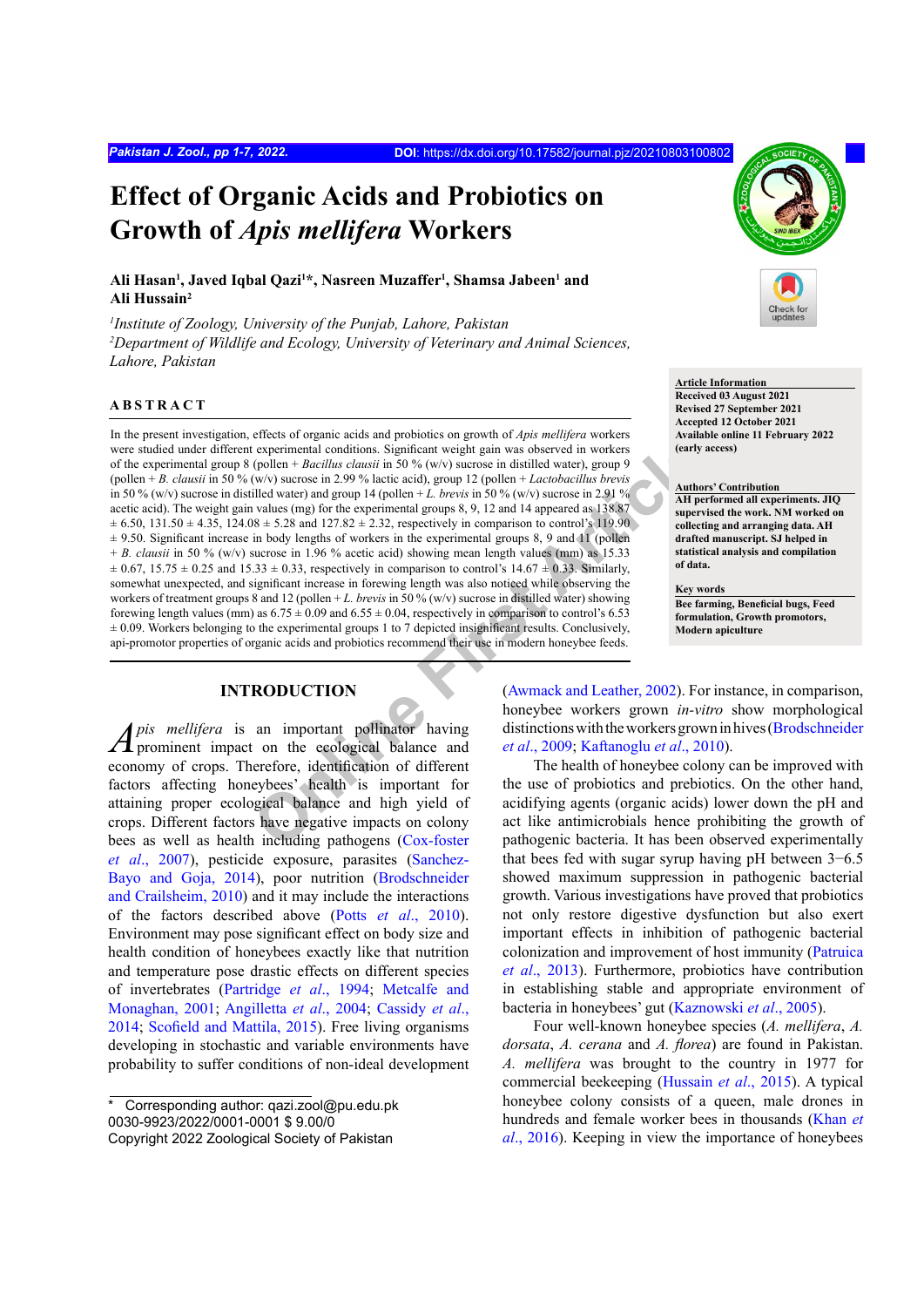in the natural environment and for sustainable modern apiculture, the present study was designed to explore the hidden potential of organic acids (lactic acid and acetic acid) and probiotics (*Lactobacillus rhamnosus*, *Lactobacillus brevis* and *Bacillus clausii* spores) on degree of development of different body parts of *A. mellifera* workers.

#### **MATERIALS AND METHODS**

#### *Ethical statement*

The research work needed no specific permit, and we conducted all our experiments in The Institute of Zoology, University of the Punjab, Lahore, Pakistan. Bees for the experiments were taken from Honeybee Garden (31.49758º N; 074.29679 E). The apiary is a property of The Institute of Zoology, University of the Punjab, Lahore, Pakistan. Honeybee Garden is not protected in any way. In addition, *A. mellifera*, the honeybee species which was used in our study is not protected species or endangered in Pakistan.

#### *Honeybee workers and experimental setup*

For taken from Honeybee Garden<br>
(79 E). The apiary is a property of<br>
Table **I.** Sources of **probiotic**<br>
Experimental bees.<br>
Experimental bees,<br>
Experimental bees,<br>
Experimental bees,<br>
Experimental setup<br>
(1. methigra work Newly emerged *A. mellifera* workers of 0−24 h age were secured by incubating beehives having large number of sealed broods at 34°C after Williams *et al*. (2013). Honeybee combs selected for getting the brood were from many unrelated colonies. Frames selected for incubation had pupae with dark eyes and brownish cuticle and usually emerged from the cells within 1 to 2 days. Frames were relatively new, and their color was not dark enough and were not grubby with honeybees' fecal material and had little amount of stored food also. As there was not enough space to compensate full frame in the incubator therefore portions of frames with affluent amount of capped brood were secured and incubated. A bowl was filled with tap water and covered with mesh before placing in the incubator to maintain humidity according to [Williams](#page-6-7) *et al*. (2013) with slight modification. Bowl was covered with a mesh to save newly emerging bees from being drowned in the bowl. After 24 h, newly emerged bees were collected from the hive portions by gentle brushing to hoarding cages for different treatments.

The experiments were conducted in plastic cages measuring 11 cm  $\times$  6 cm  $\times$  6 cm. The jars were fully transparent and hence it was quite easy to observe behavior of the bees. These plastic jars were extensively perforated by heated solder iron with pore size was of about (2 mm). The dead honeybees were removed on daily basis from the cages. All the cages were fitted with feeders and pollen providers. Pollen providers were made from Eppendorf tubes of 2 mL capacity by removing their bottoms. Sugar syrup was provided to the caged *A. mellifera* workers in 5

mL syringe having pore diameter of 3 mm.

#### *Probiotics' culturing and dose preparation*

Three different kinds of probiotic bacterial species were employed in the present study. Description of the probiotics used in this study is given in [Table I](#page-1-0). Sterile MRS broth (Biolife, Italiana) was inoculated with *L. rhamnosus* culture under aseptic conditions and a thick layer of autoclaved liquid paraffin was poured on the surface of the bottle having inoculated broth to maintain anaerobic conditions. The culture bottle was then incubated at 37 oC. Growth of cells like upraising cigarette smoke was seen between 24−48 h incubation. The growth of cells was measured with the help of V-M5 VIS-spectrophotometer.

<span id="page-1-0"></span>**Table I. Sources of probiotics administered to the experimental bees.**

| <b>Probiotic</b> | <b>Source</b>                                 | $C.F.U. m-1 of$ |  |  |
|------------------|-----------------------------------------------|-----------------|--|--|
|                  |                                               | sugar syrup     |  |  |
| L. rhamnosus     | Microbial Biotechnology                       | $1 \times 10^8$ |  |  |
| (NR 113332)      | Laboratory, Institute of Zoology              |                 |  |  |
|                  | B. clausii spores Purchased from local market | $1 \times 10^8$ |  |  |
| $(BC-2Bio)$      | (TABROS pharma)                               |                 |  |  |
| L. brevis        | Immunology Laboratory,                        | $1 \times 10^8$ |  |  |
| (MF179529)       | Institute of Zoology                          |                 |  |  |

#### *Estimation of C.F.U. mL−1 of MRS broth*

Broth culture of *L. rhamnosus* was serially diluted with sterile distilled water. For this purpose, 15 capped test tubes containing 9 mL of the distilled water were autoclaved at 15 psi and 121  $\degree$ C for 20 min. After cooling, 1 mL of broth containing massive growth was transferred to test tube labeled as one, and then it was serially diluted to test tube 15. Then 100 μL from each dilution was spread on MRS agar plate and 1 mL was also taken quickly from each dilution tube to check its optical density. It was found that  $1 \times 10^8$  (C.F.U. mL<sup>-1</sup>) of *L. rhamnosus* showed optical density of 0.5 at (600 nm) using V-M5 VISspectrophotometer. Thereafter, MRS broth of the given O.D. was diluted up to 0.5 readings by pouring autoclaved fresh MRS broth in culture bottle gradually. After attaining 0.5 O.D., the culture was centrifuged to have C.F.U. of 1× 108 mL−1. All the above-described procedure was accomplished in laminar air flow cabinet.

#### *Probiotic dose preparation as master stock*

Fresh MRS broth was inoculated, and autoclaved liquid paraffin was poured on top of the culture bottle to maintain anaerobic condition. After 24−48 h post incubation period, the layer of liquid paraffin was removed from the surface of broth carefully using micropipette of 1,000−5,000 μL capacity. Then 1 mL culture was taken in cuvette for optical density measurement using V-M5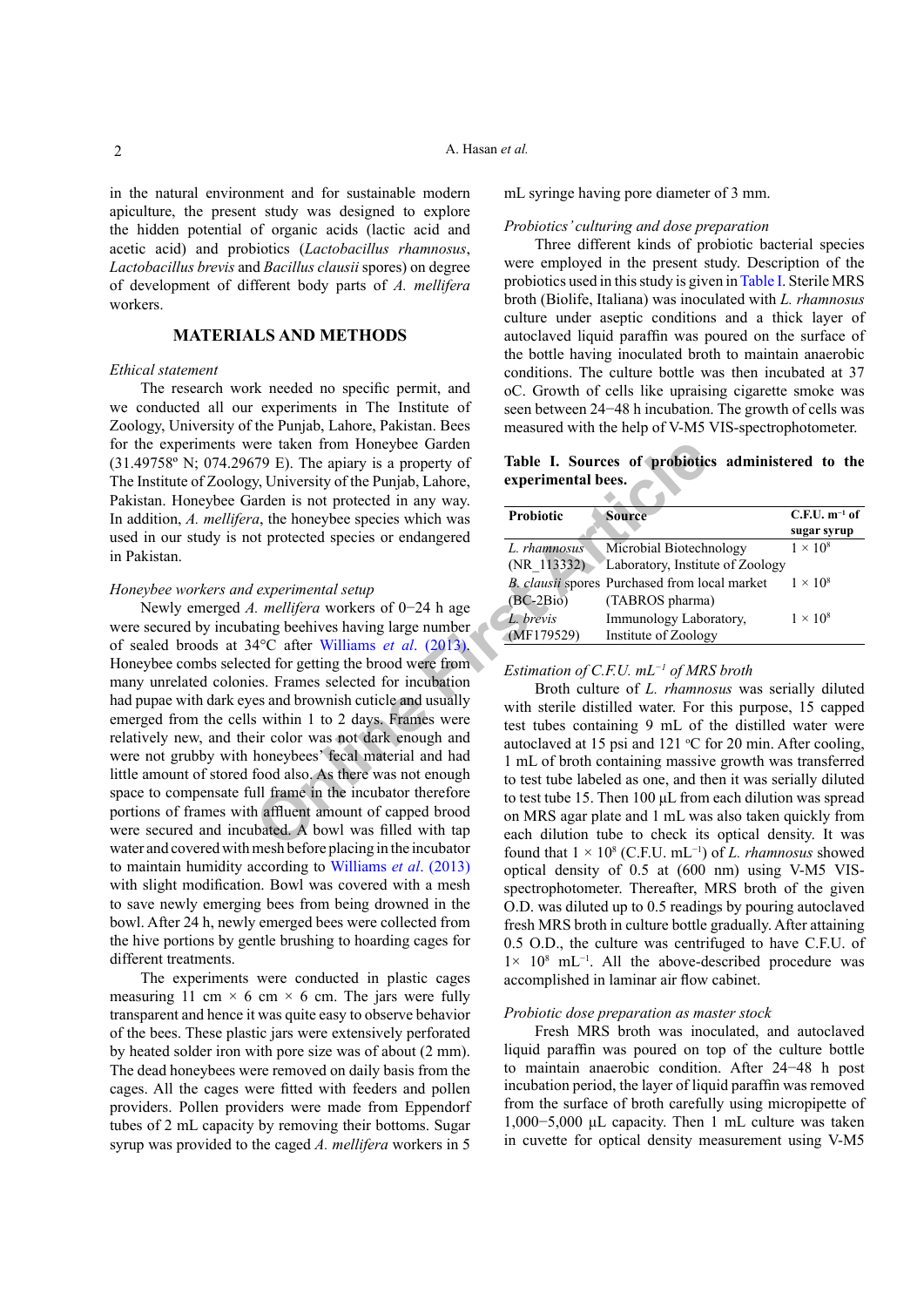VIS-spectrophotometer. The fresh MRS broth was used as blank. After taking O.D. readings, the culture was diluted down to 0.5 O.D. The culture bottle was shaken thoroughly to suspend the cells evenly and then 2 mL of the broth (having O.D. of 0.5) from culture bottle was taken in Eppendorf tubes (2 mL capacity) and centrifuged at  $10,000-15,000$  rpm and 25 °C to make pellet of cells. After centrifugation, supernatant was discarded, and pellet of cells was saved in physiological saline. This master stock of probiotic dose was preserved in a refrigerator (at about 7 °C) till future use. The above-mentioned procedure was adopted for the bacterial species *L. rhamnosus* and *L. brevis*, while in case of *B. clausii* (an industrially available probiotic, TABROS pharma), each packing contained 2 billion C.F.U. 5 mL−1. Each packing of 2 billion C.F.U. was equally divided in 5 parts in Eppendorf tubes (each containing  $4 \times 10^8$  C.F.U. mL<sup>-1</sup>) and after centrifugation at 10,000−15,000 rpm supernatant was discarded and pellet of cells was saved in physiological saline and stored in a refrigerator as described before.

#### *Serving corbicular pollen to the experimental caged workers*

To provide protein source to the caged honeybees, 9 g of carbicular pollens were mixed with 1 mL of water in a beaker and kneaded well with gloved finger and metallic spatula to create thick paste whose consistency was similar to soft dough according to Alaux *et al*. (2010).

## *Provision of sugar syrups and probiotics to the caged honeybees*

Sugar syrup was prepared by mixing sucrose in distilled water following Martín-Hernández *et al*. (2011). The control group was provided with only sugar syrup, while the experimental groups were provided with probiotic-added sugar syrup. Stock solutions of organic acids were prepared by mixing 0.75 mL of lactic acid per 250 mL of distilled water and 7.5 mL acetic acid per 250 mL of distilled water following [Patruica](#page-6-5) *et al*. (2013). To explore the effects of organic acids alone or in combination form with probiotics, sugar syrup was prepared by mixing stock solutions of organic acids with sucrose in 1:2 ratios instead of using distilled water. The pH detail of sugar syrups provided to each group is described in [Table II.](#page-2-0) *Daily feeding of honeybees*

In the present experiments,  $1\times10^8$  C.F.U. mL<sup>-1</sup> and sugar syrup were provided. Four milliliters of sugar syrup were provided to a cage daily. For the probiotics supplemented groups,  $1\times10^8$  C.F.U. mL<sup>-1</sup> of a respective probiotic bacterial species were blended per mL of the sugar syrup and fed to the experimental group daily after [Szymas](#page-6-8) *et al*. (2012) with little bit modifications of number of C.F.U. and vehicle. As bees were provided with 4 mL

sugar syrup on daily basis, so two Eppendorf tubes having  $4 \times 10^8$  C.F.U. mL<sup>-1</sup> were withdrawn from master stock of probiotics and centrifuged at 10,000-15000 rpm at 25 o C for 10 min. The supernatant was discarded carefully, and pellet of cells was socked in little quantity of sugar syrup already prepared on that day. By closing the lid of Eppendorf tube again, the contents of the Eppendorf were blended with the help of vortex mixer till the formation of suspension of cells and sugar syrup. Syringe feeder was set at 4mL quantity sign and the mixtures from Eppendorf tubes were shifted to syringe feeder by the aid of sterile syringe and by using the same syringes (used to pick suspensions of pellet cells and sugar syrups) the remaining volume of feeders were filled. This procedure was repeated for each probiotic. Detail of the experimental design is shown in Table II.

## <span id="page-2-0"></span>**Table II. Description of experimental and control groups.**

| Each packing of 2 billion C.F.U.<br>5 parts in Eppendorf tubes (each<br>$U.$ mL $^{-1}$ ) and after centrifugation at | for each probiotic. Detail of the experimental design is<br>shown in Table II. |                                                              |  |  |  |
|-----------------------------------------------------------------------------------------------------------------------|--------------------------------------------------------------------------------|--------------------------------------------------------------|--|--|--|
| pernatant was discarded and pellet<br>hysiological saline and stored in a<br>d before.                                | groups.                                                                        | Table II. Description of experimental and control            |  |  |  |
| ollen to the experimental caged                                                                                       | <b>Experimental group</b>                                                      | <b>Description (Pollen+)</b>                                 |  |  |  |
|                                                                                                                       | L. rhamnosus with organic acids                                                |                                                              |  |  |  |
| n source to the caged honeybees, 9                                                                                    | Control I: 50 % sucrose in DW (pH: 8)                                          |                                                              |  |  |  |
| were mixed with 1 mL of water in                                                                                      | 50 % sucrose in 2.99 % LA (pH: 3.14)                                           |                                                              |  |  |  |
| vell with gloved finger and metallic                                                                                  | 2 50 % sucrose in 2.91 % (AA pH: 2.95)                                         |                                                              |  |  |  |
| aste whose consistency was similar                                                                                    | 3 50 % sucrose in 1.96 % AA (pH: 3.12)                                         |                                                              |  |  |  |
| g to Alaux <i>et al.</i> (2010).                                                                                      |                                                                                | 4 L. rhamnosus in 50 % sucrose in DW (pH: 8)                 |  |  |  |
| rups and probiotics to the caged                                                                                      |                                                                                | 5 L. rhamnosus in 50 % sucrose in 2.99 % LA (pH: 3.14)       |  |  |  |
|                                                                                                                       |                                                                                | 6 L. rhamnosus in 50 % sucrose in 2.91 % AA (pH: 2.95)       |  |  |  |
| prepared by mixing sucrose in                                                                                         |                                                                                | 7 L. rhamnosus in 50 % sucrose in 1.96 % AA (pH: 3.12)       |  |  |  |
| ng Martín-Hernández et al. (2011).                                                                                    | B. clausii and L. brevis with organic acids                                    |                                                              |  |  |  |
| s provided with only sugar syrup,                                                                                     | Control II: 50 % sucrose in DW (pH: 8)                                         |                                                              |  |  |  |
| tal groups were provided with                                                                                         | 8 B. clausii in 50 % sucrose in DW (pH: 8)                                     |                                                              |  |  |  |
| syrup. Stock solutions of organic                                                                                     |                                                                                | 9 B. clausii in 50 % sucrose in 2.99 % LA (pH: 3.14)         |  |  |  |
| mixing 0.75 mL of lactic acid per<br>ter and 7.5 mL acetic acid per 250                                               |                                                                                | 10 B. clausii in 50 % sucrose in 2.91 % AA (pH: 2.95)        |  |  |  |
| ollowing Patruica et al. (2013). To                                                                                   |                                                                                | 11 <i>B. clausii</i> in 50 % sucrose in 1.96 % AA (pH: 3.12) |  |  |  |
| ganic acids alone or in combination                                                                                   | 12 L. brevis in 50 % sucrose in DW (pH: 8)                                     |                                                              |  |  |  |
| ugar syrup was prepared by mixing                                                                                     |                                                                                | 13 L. brevis in 50 % sucrose in 2.99 % LA (pH: 3.14)         |  |  |  |
| nic acids with sucrose in 1:2 ratios                                                                                  |                                                                                | 14 L. brevis in 50 % sucrose in 2.91 % AA (pH: 2.95)         |  |  |  |
| led water. The pH detail of sugar                                                                                     |                                                                                | 15 L. brevis in 50 % sucrose in 1.96 % AA (pH: 3.12)         |  |  |  |
| a group is described in Table II                                                                                      |                                                                                |                                                              |  |  |  |

AA, acetic acid; DW, distilled water; LA, lactic acid.

#### *Collection and dissection of bees for growth analysis*

Bees were placed at −20 °C in a freezer for 2 h following [Naug and Gibbs \(2009\)](#page-6-9) as placing bees under these conditions is usually sufficient to kill them.

*Morphometric analyses of bee worker's body parts* Nine characters pertaining body weight, body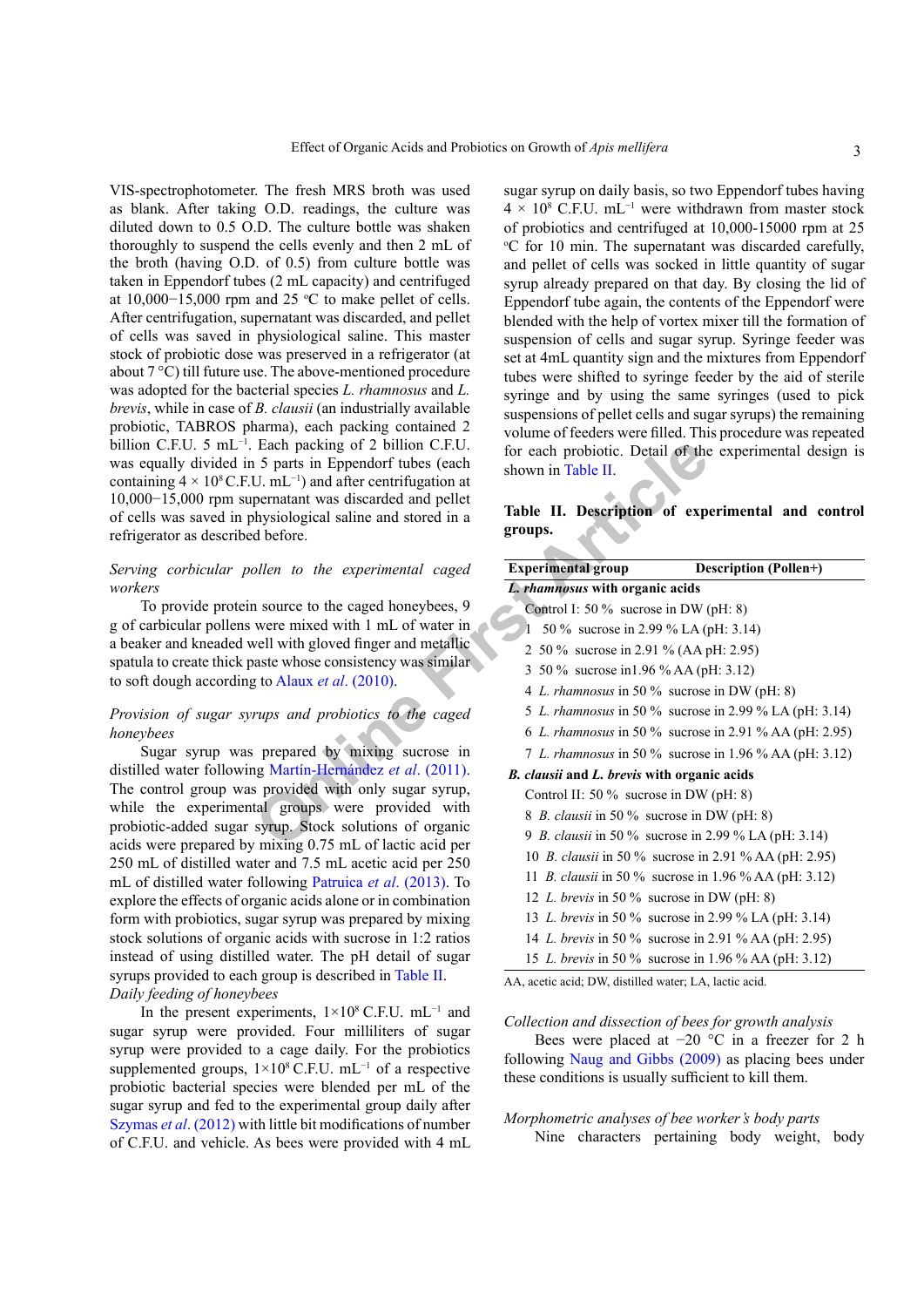length, forewing length, forewing width, hindwing length, hindwing width, femur length, tibia length and width of hind metatarsus were measured. Body length was measured using millimeter scale, while other measurements were carried out with stage micrometer of Erma optics. The specimens were placed on stage micrometer and observed under stereomicroscope (ER-59-1828, Carolina Biological Supply Company). Another clean slide was used to cover the specimen on stage micrometer to remove the curve in case of wings. The obtained values were converted into millimeter scale.

#### *Statistical analysis*

The data were analyzed according to completely randomized design (CRD) under factorial arrangement using general linear model (GLM) procedures. Means were separated out using Duncan's multiple range (DMR) test with the help of SAS 9.1 for windows. Differences between means were considered significant at  $P < 0.05$ .

#### **RESULTS**

Control bees (I) which were fed with pollen and sugar syrup for two weeks depicted the mean values of 118.66  $mg \pm 9.57$ , 13.00 mm  $\pm$  0.45, 9.29 mm  $\pm$  0.07, 3.13 mm  $\pm$ 0.01, 6.60 mm  $\pm$  0.06, 1.80 mm  $\pm$  0.001, 2.35 mm  $\pm$  0.02, 2.94 mm  $\pm$  0.04, 1.03 mm  $\pm$  0.03 for body weight, body length, forewing length, forewing width, hindwing length, hindwing width, femur length, tibia length and metatarsus width, respectively ([Table III](#page-3-0)).

Following two weeks of acidifying agents' doped feeding (experiments 1 and 3), the mean  $\pm$  SE values for nine characters were body weight (124.45 mg  $\pm$  8.59,

126.50 mg  $\pm$  11.35), body length (14.00 mm  $\pm$  0.41, 14.25  $mm \pm 0.48$ ), forewing length (9.18 mm  $\pm 0.21$ , 9.15 mm  $\pm$  0.10), forewing width (3.14 mm  $\pm$  0.06, 3.13 mm  $\pm$ 0.03), hindwing length (6.65 mm  $\pm$  0.09, 6.65 mm  $\pm$  0.15), hindwing width (1.86 mm  $\pm$  0.05, 1.88 mm  $\pm$  0.01), femur length (2.47 mm  $\pm$  0.06, 2.41 mm  $\pm$  0.01), tibia length (2.99  $mm \pm 0.05$ , 2.96 mm  $\pm 0.04$  ) and metatarsus width (1.00  $mm \pm 0.03$ , 1.05 mm  $\pm 0.03$ ). Comparison of mean values of all the acid-treated bees with control group revealed that honeybees of the experimental group 1 showed reasonable increase in all characters except metatarsus width and forewing length, while in case of the experiment group 2, honeybees showed reasonable increase in all the characters except forewing length, forewing width and metatarsus width as shown in Table III.

The Tation of a read in the same that the section of smultiple rangement<br>
SAS 9.1 for windows. Differences<br>
SAS 9.1 for windows the bees felon diets suppleme<br>
onsidered significant at P<0.05. The shown in Table III. It wa Morphometric measurements showing growth of the bees fed on diets supplemented with *L. rhamnosus* and organic acids under the experimental groups 4 to 7 are shown in Table III. It was observed that all the characters in all treatment groups showed reasonable increases except forewing length (experimental groups 1, 3, 5 and 7), forewing width (experimental groups 4, 5 6), hindwing length (experimental groups 4, 6 and 7), tibia length (experimental groups 4, 5 and 7), metatarsus width (experimental groups 1, 4 and 5) as evident from [Table III](#page-3-0).

Another batch of control bees **(**II**)** which were fed with pollen and sugar syrup for two weeks depicted the mean values of 119.90 mg  $\pm$  9.50, 14.67 mm  $\pm$  0.33, 9.43  $mm \pm 0.03$ , 3.08 mm  $\pm 0.02$ , 6.53 mm  $\pm 0.09$ , 1.85 mm  $\pm$ 0.03, 2.38 mm  $\pm$  0.02, 2.97 mm  $\pm$  0.03 and 1.02 mm  $\pm$  0.02 for body weight, body length, forewing length, forewing width, hindwing length, hindwing width, femur length, tibia length and metatarsus width, respectively ([Table IV](#page-4-0)).

<span id="page-3-0"></span>**Table III. Morphometric measurements obtained after different treatments of organic acids and** *L. rhamnosus.*

| Parameter                 | Control           | <b>Experimental groups</b> |                                                                                                           |                                  |                 |                 |                                                                            | P-value D.F |    |
|---------------------------|-------------------|----------------------------|-----------------------------------------------------------------------------------------------------------|----------------------------------|-----------------|-----------------|----------------------------------------------------------------------------|-------------|----|
|                           | group             | $\mathbf{1}$               | 3                                                                                                         | 4                                | 5               | 6               | 7                                                                          |             |    |
| BW(mg)                    | $118.66 \pm 9.57$ |                            | $124.45\pm8.59$ $126.50\pm11.35$ $128.20\pm7.37$ $135.20\pm5.60$ $140.90\pm7.51$ $124.60\pm3.12$ $0.4969$ |                                  |                 |                 |                                                                            |             | -6 |
| $BL$ (mm)                 | $13.00 \pm 0.45$  |                            | $14.00 \pm 0.41$ $14.25 \pm 0.48$                                                                         |                                  |                 |                 | $13.50 \pm 0.50$ $14.60 \pm 0.51$ $14.50 \pm 0.29$ $14.40 \pm 0.24$ 0.0977 |             |    |
| $FWL$ (mm)                | $9.29 \pm 0.07$   | $9.18 \pm 0.21$            | $9.15 \pm 0.10$                                                                                           | $9.40 \pm 0.001$ $9.20 \pm 0.11$ |                 | $9.38 \pm 0.13$ | $9.04 \pm 0.15$                                                            | 0.4128      |    |
| FWW (mm) $3.13 \pm 0.01$  |                   | $3.14 \pm 0.06$            | $3.13 \pm 0.03$                                                                                           | $3.10 \pm 0.04$                  | $3.08 \pm 0.05$ | $3.05 \pm 0.03$ | $3.14 \pm 0.02$                                                            | 0.5591      |    |
| $HWL$ (mm)                | $6.60 \pm 0.06$   | $6.65 \pm 0.09$            | $6.65 \pm 0.15$                                                                                           | $6.55 \pm 0.03$                  | $6.60 \pm 0.08$ | $6.58 \pm 0.05$ | $6.54 \pm 0.07$                                                            | 0.9398      |    |
| HWW (mm) $1.80 \pm 0.001$ |                   | $1.86 \pm 0.05$            | $1.88 \pm 0.01$                                                                                           | $1.83 \pm 0.02$                  | $1.79 \pm 0.04$ | $1.83 \pm 0.02$ | $1.83 \pm 0.03$                                                            | 0.4632      |    |
| $FL$ (mm)                 | $2.35 \pm 0.02$   | $2.47 \pm 0.06$            | $2.41 \pm 0.01$                                                                                           | $2.30 \pm 0.04$                  | $2.35 \pm 0.05$ | $2.36 \pm 0.06$ | $2.45 \pm 0.02$                                                            | 0.0700      |    |
| $TL$ (mm)                 | $2.94 \pm 0.04$   | $2.99 \pm 0.05$            | $2.96 \pm 0.04$                                                                                           | $3.03 \pm 0.03$                  | $2.96 \pm 0.09$ | $2.85 \pm 0.09$ | $3.01 \pm 0.04$                                                            | 0.5349      |    |
| MTW (mm)                  | $1.03 \pm 0.03$   | $1.00 \pm 0.03$            | $1.05 \pm 0.03$                                                                                           | $0.98 \pm 0.03$                  | $1.00 \pm 0.03$ | $1.05 \pm 0.02$ | $1.03 \pm 0.01$                                                            | 0.4537      |    |

BW, Body weight; BL, Body length; FWL, Forewing length; FWW, Forewing width; HWL, Hindwing length; HWW, Hindwing width; FL, Femur length: TL, Tibia length; MTW, Metatarsus width; D.F, Degrees of freedom. Values are means ± S.E. of three replicates.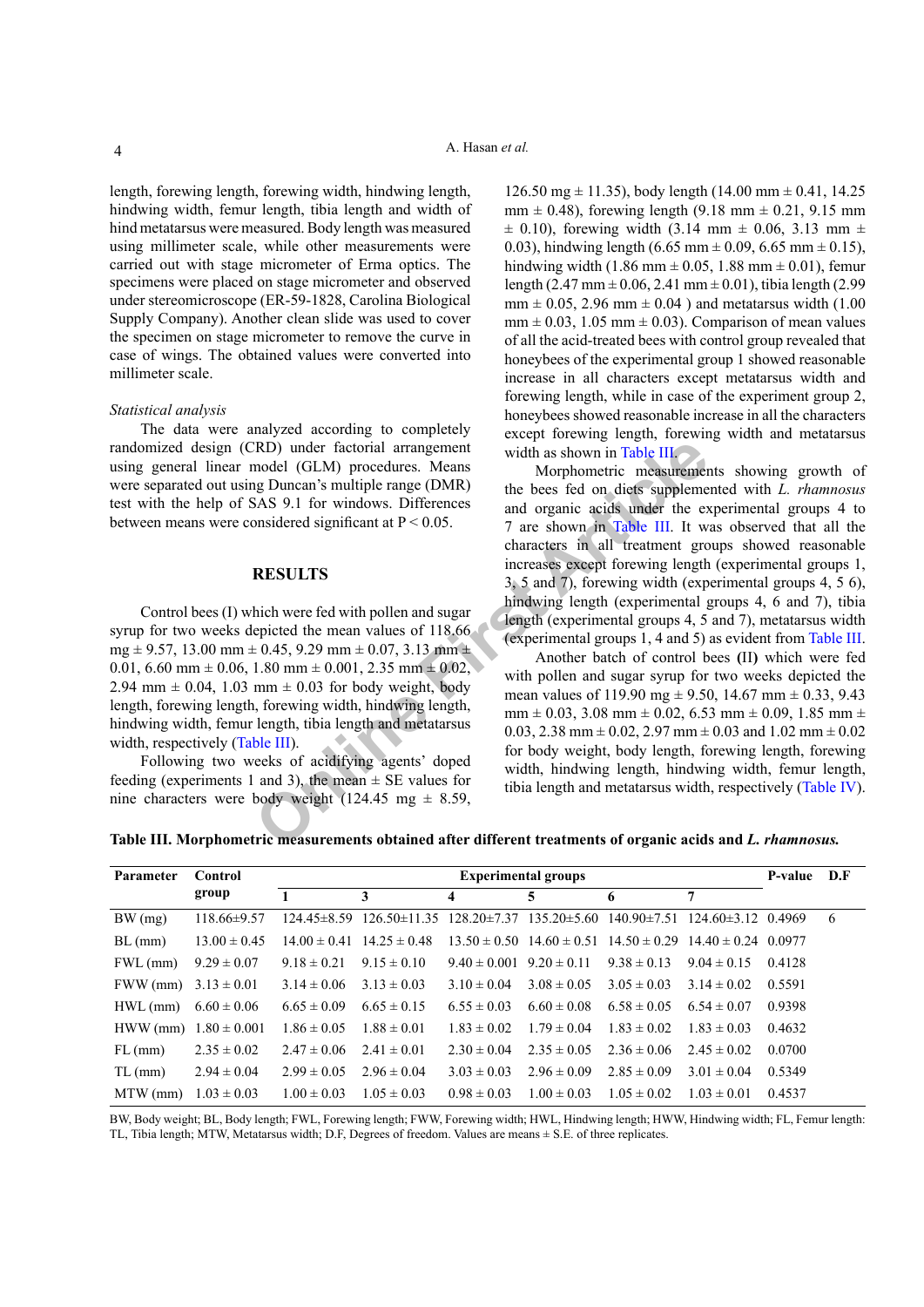| <b>Parameter</b> | Control                             | <b>Experimental groups</b>        |                           |                               |                                                                                                                                                                                        |                                                |                          | P value D.F             |            |
|------------------|-------------------------------------|-----------------------------------|---------------------------|-------------------------------|----------------------------------------------------------------------------------------------------------------------------------------------------------------------------------------|------------------------------------------------|--------------------------|-------------------------|------------|
|                  | group                               | 8                                 | 9                         | 11                            | 12                                                                                                                                                                                     | 13                                             | 14                       | 15                      |            |
| BW(mg)           | 119.90 <sup>bcd</sup><br>$\pm 9.50$ | 138.87 <sup>a</sup><br>$\pm 6.50$ | $131.50^{ab} \pm$<br>4.35 | $105.67^{\text{d}}$ ±<br>2.60 | $124.08^{abc} \pm$<br>5.28                                                                                                                                                             | 119 28 bcd $\pm$<br>3.10                       | $127.82^{abc}$ ±<br>2.32 | $114.50^{cd}$ ±<br>4.92 | $0.0064$ 7 |
| $BL$ (mm)        | 14.67 <sup>bc</sup><br>$\pm 0.33$   | $15.33^{ab}$<br>$\pm 0.67$        | $15.75^{\circ}$ ±<br>0.25 | $15.33^{ab}$ ±<br>0.33        | $14.60^{bc} \pm$<br>0.24                                                                                                                                                               | $14.20^{\circ} \pm 0.20$ $14.40^{\circ} \pm 1$ | 0.24                     | $14.50^{bc}$ ±<br>0.29  | 0.0140     |
| $FWL$ (mm)       | $9.43 \pm 0.03$                     |                                   |                           |                               | $9.63 \pm 0.07$ $9.20 \pm 0.04$ $9.28 \pm 0.15$ $9.26 \pm 0.09$                                                                                                                        | $9.37 \pm 0.09$                                | $9.27 \pm 0.08$          | $9.35 \pm 0.09$         | 0.1146     |
|                  |                                     |                                   |                           |                               | FWW (mm) $3.08 \pm 0.02$ $3.12 \pm 0.02$ $3.06 \pm 0.02$ $3.08 \pm 0.04$ $3.12 \pm 0.02$ $3.06 \pm 0.02$ $3.07 \pm 0.03$ $3.05 \pm 0.03$ 0.4861                                        |                                                |                          |                         |            |
|                  |                                     |                                   |                           |                               | HWL (mm) $6.53^{abc} \pm 0.09$ $6.75^a \pm 0.09$ $6.30^{bc} \pm 0.15$ $6.27^c \pm 0.09$ $6.55^{abc} \pm 0.04$ $6.47^{abc} \pm 0.09$ $6.43^{bc} \pm 0.09$ $6.61^{ab} \pm 0.09$ $0.0527$ |                                                |                          |                         |            |
|                  |                                     |                                   |                           |                               | HWW (mm) $1.85 \pm 0.03$ $1.85 \pm 0.05$ $1.85 \pm 0.04$ $1.82 \pm 0.03$ $1.87 \pm 0.02$ $1.85 \pm 0.02$ $1.85 \pm 0.03$                                                               |                                                |                          | $1.81 \pm 0.03$ 0.8889  |            |
| $FL$ (mm)        |                                     |                                   |                           |                               | $2.38 \pm 0.02$ $2.47 \pm 0.03$ $2.44 \pm 0.06$ $2.42 \pm 0.03$ $2.45 \pm 0.02$ $2.45 \pm 0.03$ $2.45 \pm 0.04$ $2.49 \pm 0.03$ $0.7391$                                               |                                                |                          |                         |            |
| $TL$ (mm)        | $2.97 \pm 0.03$                     |                                   |                           |                               | $3.10 \pm 0.03$ $3.06 \pm 0.04$ $2.97 \pm 0.04$ $3.04 \pm 0.03$ $3.00 \pm 0.05$ $3.01 \pm 0.02$                                                                                        |                                                |                          | $3.04 \pm 0.03$ 0.3028  |            |
|                  |                                     |                                   |                           |                               | MTW (mm) $1.02 \pm 0.02$ $1.07 \pm 0.03$ $1.03 \pm 0.01$ $1.02 \pm 0.03$ $1.05 \pm 0.02$ $1.01 \pm 0.02$                                                                               |                                                | $1.02 \pm 0.04$          | $1.04 \pm 0.02$ 0.8043  |            |

<span id="page-4-0"></span>**Table IV. Morphometric results obtained after different treatments of** *L. brevis* **and** *B. clausii* **with organic acids.**

For abbreviations, see Table III.

Those not sharing a common alphabet within a respective column are significantly different from each other.

Honeybees fed on diets supplemented with *B. clausii* without and with organic acids, i.e., experimental groups 8, 9, 10 and 11 depicted interesting results. It was observed that body weight and body length increased significantly in case of the experimental groups 8 and 9, while all other characters in all treatment groups showed reasonable increases except femur width and length (experimental groups 9 and 11), forewing width (experimental group 9) and hindwing length (experimental groups 9 and 11) as shown in [Table IV](#page-4-0). Bees of the experimental group 8 showed best growth results in terms of morphometric characters [\(Table IV](#page-4-0)).

Experimental groups fed on diets doped with *L. brevis* with and without organic acids, i.e. experimental groups 12−15 also depicted variations in different growth characters. For the experimental groups 12 and 14, significant increase in body weight of bee workers was recorded. All other characters in the experimental groups (12−15) showed reasonable increase except body weight (experimental groups 13 and 15), forewing width (experimental groups 13, 14 and 15) and metatarsus width and hindwing width in the experimental groups 13 and 15 [\(Table IV\)](#page-4-0). Body and forewing lengths were increased in all these experimental groups.

#### **DISCUSSION**

Due to the development of bacterial resistance to different antibiotics and ultimate ban on them for beekeeping sector in Europe, the use of probiotics has become need of the hour. Numerous studies insist the use for probiotics to improve workers as well as entire colony health because it is environment friendly methodology

**Fig. 1.1.1.1.**<br> **Examplemented**  $2.97 \pm 0.04$  **CO**  $3.04 \pm 0.03$   $3.06 \pm 0.04$   $2.97 \pm 0.04$   $3.04 \pm 0.03$   $3.00 \pm 0.05$   $3.01 \pm 0.02$ <br> **III.**<br> **III.**<br> **III.**<br> **III.**<br> **III.**<br> **III.**<br> **III.**<br> **III.**<br> **III.**<br> **III.**<br> **III** for rehabilitation of the host. The purpose of study was to evaluate the contribution of probiotics and organic acids in the bee development under controlled experimental conditions. The degree of development of honeybees was judged by taking morphometric measurements. Morphometric analyses have been documented to exhibit correlation to honey yield ([Kolmes and Sam, 1991\)](#page-6-10). The morphometric nine characters of honeybee have critical role in colony productivity and honey yield. Morphometrics help in predicting the productivity of colony in such a way that honeybees having big sized wings and legs have ability to gather more quantity of nectar and pollen for colony population and brood rearing [\(Mostajeran](#page-6-11) *et al*., 2006). Similarly, lengths of fore and hind wings, width of fore and hind wings, tongs' length, tibia, femur, and metatarsus have been related with honey production. Our results regarding development of all bee appendages are supported by the above-mentioned statements. We observed that our treatment groups resulted in reasonable increases in honeybee's body characters like forewing, hind wing, femur length, tibia length and metatarsus width. It was found that lactic acid (2.99 %) and acetic acid (experimental groups 1 and 3) resulted in reasonable increases in all the studied body characters. Administration of *L. rhamnosus* (experimental group 7), *B. clausii* (experimental group 11) and *L. brevis* (experimental group 15) resulted in decreased growth. When probiotics were administered in the absence of acidifying agents it was found that *B. clausii* (experimental group 8) showed better growth results than *L. brevis* (experimental group 12) and *L. rhamnosus* (experimental group 4). During spring to summer, the area for foraging is increased that may be much challenging for *A. mellifera* workers to search for food.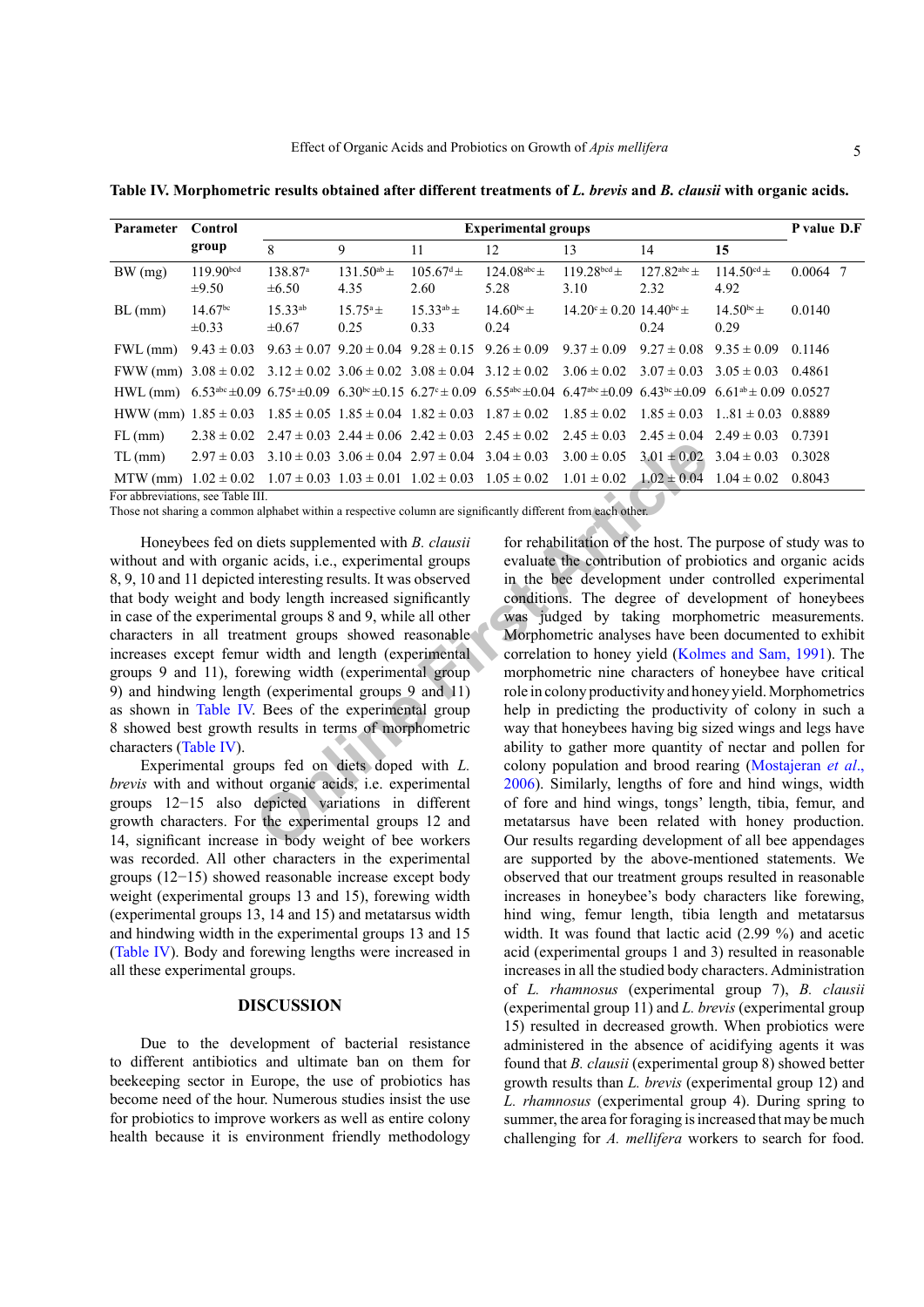Therefore, it may be advantageous for honeybee colonies to generate large sized workers as reported by Couvillon *et al*. (2014)*.* Provision of *L. rhamnosus* with organic acids (experimental group 1 to 7), *L. brevis* and *L. brevis* with acetic acid (experimental groups 12, 14 and 15), *B. clausii* and *B. clausii* with lactic acid (experimental groups 8 and 9) showed reasonable increase in body weights. It is known that large sized workers have ability to depart away the nest for foraging [\(Kapustjanskij](#page-5-8) *et al*., 2007). In our experiments, significant increases in body lengths of worker honeybees were found in groups provided with *B. clausii* in 1.96 % acetic acid (experimental group 11), *B. clausii* in 2.99 % lactic acid (experimental group 9) and *B. clausii* (experimental group 8). Further behavioral investigations addressing worker duties i.e., they either tend to stay at nest or prefer it to be foragers may dig out further relevant information following varying feeding experimentations including administration of probiotics and/or organic acids.

## **CONCLUSIONS AND RECOMMENDATIONS**

Our study endorsed the statement that organic acids and probiotics impart positive effects on honeybees regarding their growth and development. The environmentfriendly methodology can be patented and promoted for improving our beekeeping sector. We recommend the use of probiotics and organic acids for better improvement of *A. mellifera* workers.

# **ACKNOWLEDGEMENTS**

The support of Dr. Shahid Ali for statistical analysis is highly acknowledged.

*Statement of conflict of interest*

The authors have declared no conflict of interest.

## <span id="page-5-8"></span><span id="page-5-5"></span>**REFERENCES**

- <span id="page-5-7"></span>Alaux, C., Ducloz, F., Crauser, D. and Le Conte, Y., 2010. Diet effects on honey bee immunocompetence. *Biol. Lett*., **6**: 562–565. [https://doi.org/10.1098/](https://doi.org/10.1098/rsbl.2009.0986) [rsbl.2009.0986](https://doi.org/10.1098/rsbl.2009.0986)
- <span id="page-5-2"></span>Angilletta, M.J., Steury, T.D. and Sears, M.W., 2004. Temperature, growth rate, and body size in ectotherms: Fitting pieces of a life-history puzzle. *Integr. Comp. Biol*., **44**: 498–509. [https://doi.](https://doi.org/10.1093/icb/44.6.498) [org/10.1093/icb/44.6.498](https://doi.org/10.1093/icb/44.6.498)
- <span id="page-5-4"></span>Awmack, C.S. and Leather, S.R., 2002. Host plant quality and fecundity in herbivorous insects. *Annu. Rev. Ent*., **47**: 817–844. [https://doi.org/10.1146/](https://doi.org/10.1146/annurev.ento.47.091201.145300) [annurev.ento.47.091201.145300](https://doi.org/10.1146/annurev.ento.47.091201.145300)
- <span id="page-5-1"></span>Brodschneider, R. and Crailsheim, K., 2010. Nutrition and health in honey bees. *Apidologie*, **41**: 278–294. <https://doi.org/10.1051/apido/2010012>
- Brodschneider, R., Riessberger-Gallé, U. and Crailsheim, K., 2009. Flight performance of artificially reared honeybees (*Apis mellifera*). *Apidologie*, **40**: 441– 449.<https://doi.org/10.1051/apido/2009006>
- <span id="page-5-3"></span>Cassidy, E.J., Bath, E., Chenoweth, S.F. and Bonduriansky, R., 2014. Sex-specific patterns of morphological diversification: Evolution of reaction norms and static allometries in nereid flies. *Evolution*, **68**: 368–383. [https://doi.org/10.1111/](https://doi.org/10.1111/evo.12276) [evo.12276](https://doi.org/10.1111/evo.12276)
- <span id="page-5-6"></span><span id="page-5-0"></span>Couvillon, M.J., Schürch, R. and Ratnieks, F.L.W., 2014. Waggle dance distances as integrative indicators of seasonal foraging challenges. *PLoS One*, **9**: e93495. [https://doi.org/10.1371/journal.](https://doi.org/10.1371/journal.pone.0093495) pone.0093495
- ing worker duties i.e., they either<br>
orefer it to be foragers may dig out<br>
indicators of seasonal fo<br>
mation following varying feeding<br>
one, 9: e93495. https://<br>
ding administration of probio[tic](https://doi.org/10.1371/journal.pone.0093495)s<br>
cox-Foster, D.L., Conlan, Cox-Foster, D.L., Conlan, S., Holmes, E.C., Palacios, G., Evans, J.D., Moran, N.A., Quan, P-L., Briese, T., Hornig, M., Geiser, D.M., Martinson, V., vanEngelsdorp, D., Kalkstein, A.L., Drysdale, A., Hui, J., Zhai, J., Cui, L., Hutchison, S.K., Simons, J.F., Egholm, M., Pettis, J.S. and Lipkin, W.I., 2007. A metagenomic survey of microbes in honey bee colony collapse disorder. *Science*, **318**: 283– 287.<https://doi.org/10.1126/science.1146498>
	- Hussain, M.B., Hannan, A., Akhtar, N., Fayyaz, G.Q., Imran, M., Saleem, S. and Qureshi, I.A., 2015. Evaluation of the antibacterial activity of selected Pakistani honeys against multi-drug resistant *Salmonella typhi*. *BMC Complement. Altern. Med*., **15**: 1−9. [https://doi.org/10.1186/s12906-015-](https://doi.org/10.1186/s12906-015-0549-z) 0549-z
	- Kaftanoglu, O., Linksvayer, T.A. and Page, R.E., 2010. Rearing honey bees (*Apis mellifera* L.) *in vitro*: Effects of feeding intervals on survival and development. *J. Apic. Res*., **49**: 311–317. [https://](https://doi.org/10.3896/IBRA.1.49.4.03) [doi.org/10.3896/IBRA.1.49.4.03](https://doi.org/10.3896/IBRA.1.49.4.03)
	- Kapustjanskij, A., Streinzer, M., Paulus, H.F. and Spaethe, J., 2007. Bigger is better: Implications of body size for flight ability under different light conditions and the evolution of alloethism in bumblebees. *Funct. Ecol*., **21**: 1130–1136. [https://](https://doi.org/10.1111/j.1365-2435.2007.01329.x) [doi.org/10.1111/j.1365-2435.2007.01329.x](https://doi.org/10.1111/j.1365-2435.2007.01329.x)
	- Kaznowski, A., Szymaś, B., Gazdzinska, E., Kazimierczak, M. and Paetz, H., 2005. The effect of probiotic supplementation on the content of intestinal microflora and chemical composition of worker honey bees (*Apis mellifera* L.). *J. Apic. Sci*., **44**: 10–14. [https://doi.org/10.1080/00218839.2005](https://doi.org/10.1080/00218839.2005.11101139) [.11101139](https://doi.org/10.1080/00218839.2005.11101139)